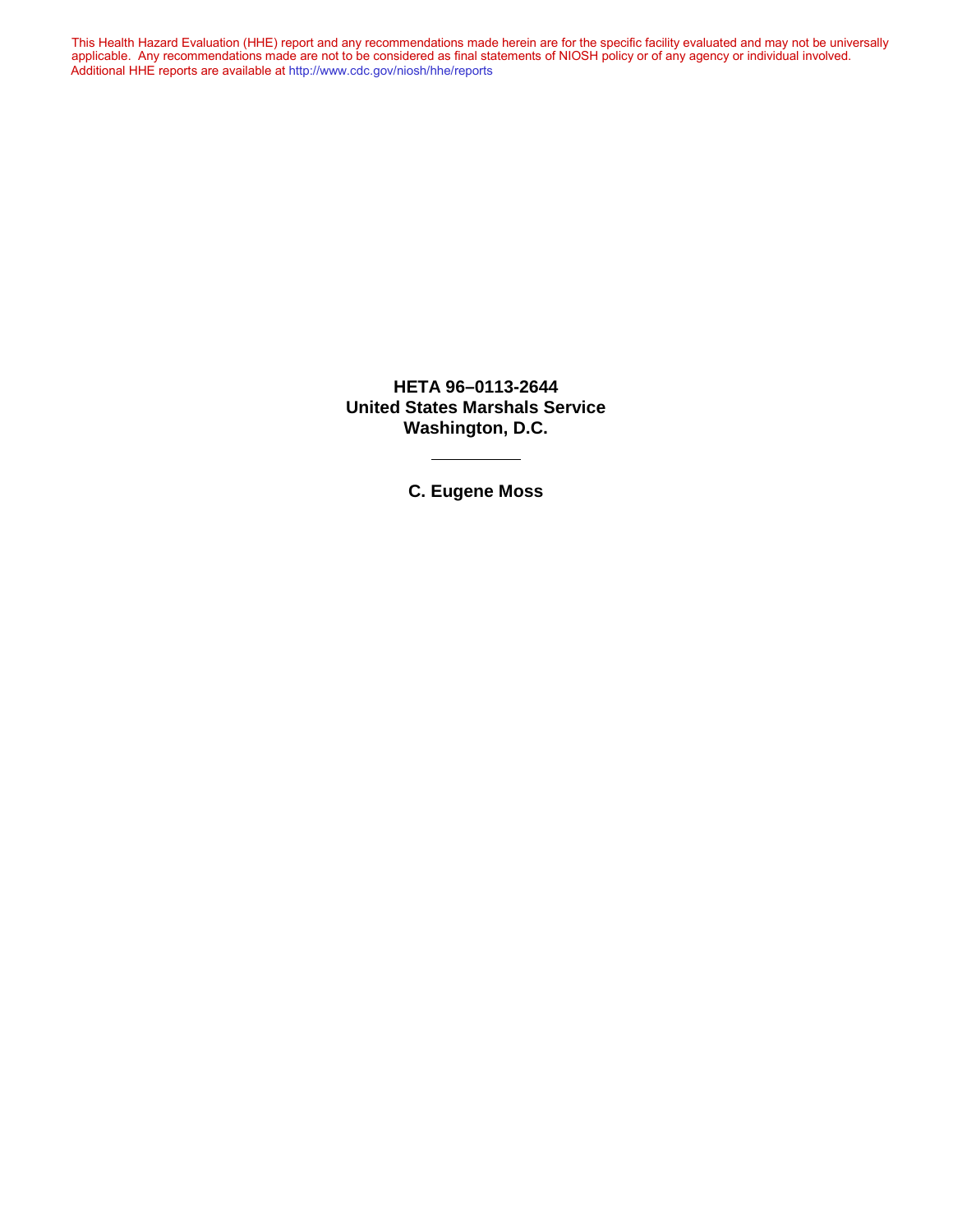## **PREFACE**

The Hazard Evaluations and Technical Assistance Branch of NIOSH conducts field investigations of possible health hazards in the workplace. These investigations are conducted under the authority of Section 20(a)(6) of the Occupational Safety and Health Act of 1970, 29 U.S.C. 669(a)(6) which authorizes the Secretary of Health and Human Services, following a written request from any employer or authorized representative of employees, to determine whether any substance normally found in the place of employment has potentially toxic effects in such concentrations as used or found.

The Hazard Evaluations and Technical Assistance Branch also provides, upon request, technical and consultative assistance to Federal, State, and local agencies; labor; industry; and other groups or individuals to control occupational health hazards and to prevent related trauma and disease. Mention of company names or products does not constitute endorsement by the National Institute for Occupational Safety and Health.

### **ACKNOWLEDGMENTS AND AVAILABILITY OF REPORT**

This report was prepared by C. Eugene Moss of the Hazard Evaluations and Technical Assistance Branch, Division of Surveillance, Hazard Evaluations and Field Studies (DSHEFS). Desktop publishing by Ellen E. Blythe.

Copies of this report have been sent to employee and management representatives at USMS and the OSHA Regional Office. This report is not copyrighted and may be freely reproduced. Single copies of this report will be available for a period of three years from the date of this report. To expedite your request, include a self–addressed mailing label along with your written request to:

> NIOSH Publications Office 4676 Columbia Parkway Cincinnati, Ohio 45226 800–356–4674

After this time, copies may be purchased from the National Technical Information Service (NTIS) at 5825 Port Royal Road, Springfield, Virginia 22161. Information regarding the NTIS stock number may be obtained from the NIOSH Publications Office at the Cincinnati address.

**For the purpose of informing affected employees, copies of this report shall be posted by the employer in a prominent place accessible to the employees for a period of 30 calendar days.**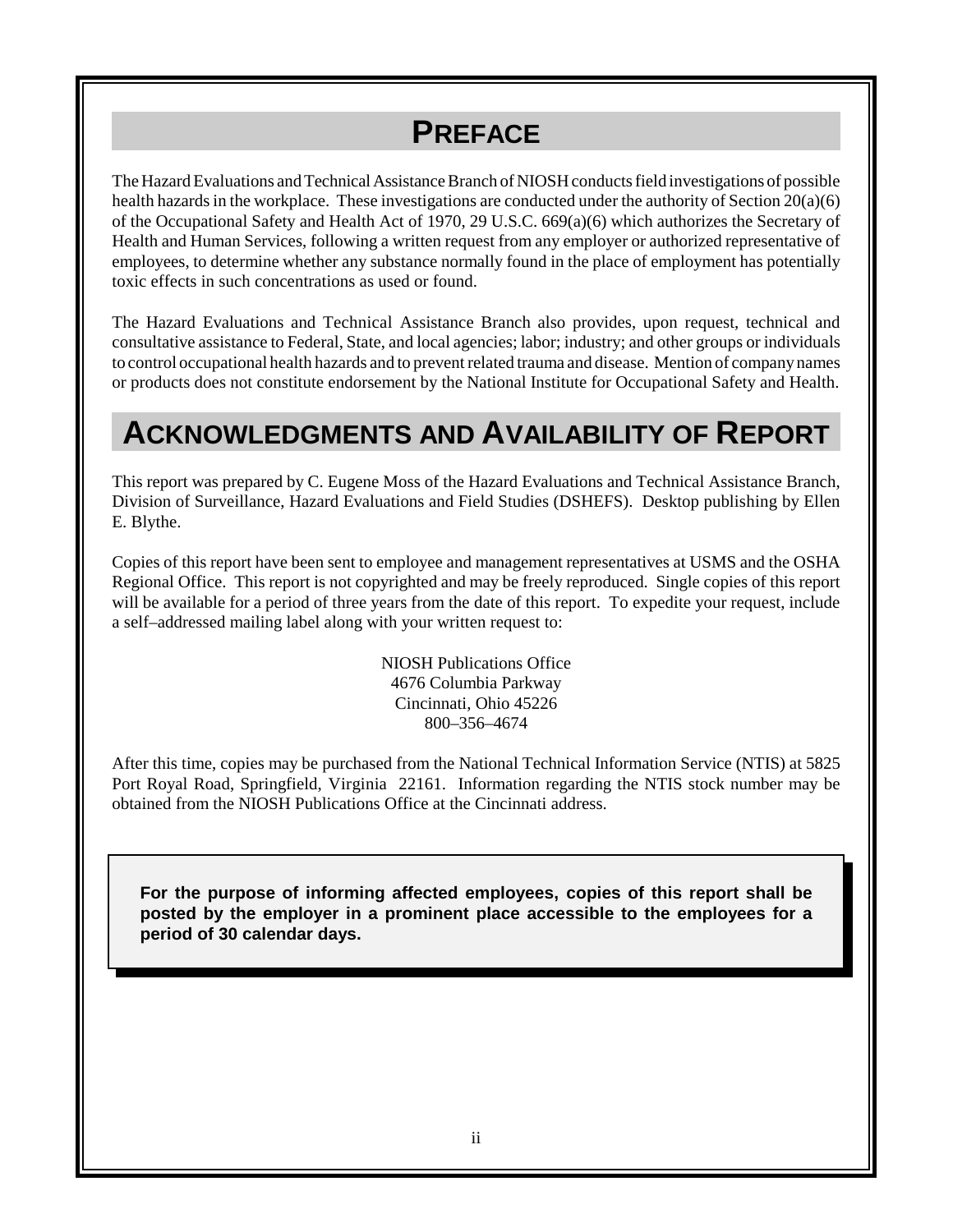#### **Health Hazard Evaluation Report 96–0113-2644 United States Marshals Service Washington, D.C. July 1997**

**C. Eugene Moss**

### **SUMMARY**

During the last six months of 1996, the National Institute for Occupational Safety and Health (NIOSH) conducted an evaluation of United States Marshals Service (USMS) employees' exposures to electromagnetic fields (EMF) while operating walk–through and hand–held metal detectors at various United States courthouses. These evaluations were performed in response to a USMS management request, which NIOSH received on March 14, 1996, to evaluate occupational exposure to EMF generated by metal detectors used in security screening procedures. No medically confirmed reports of health effects were cited in the request.

The results of measurements performed on 52 different walk–through metal detectors indicate that USMS personnel who work in the close proximity to these units, under normal operating conditions, are not exposed to magnetic field levels in the sub–radiofrequency regions in excess of occupational guidelines promulgated by the American Conference of Governmental Industrial Hygienists (ACGIH). All measurements made on hand–held metal detectors were also below the same occupational guidelines.

Based on a comparison of the data collected in this evaluation with current ACGIH occupational exposure criteria, USMS security personnel who work in close proximity to metal detectors are not exposed to magnetic fields in excess of applicable occupational guidelines.

Keywords: SIC 9221(Police protection) Metal detectors, electromagnetic fields, EMF, sub-radiofrequency fields, extremely low frequency, ELF, very low frequency, VLF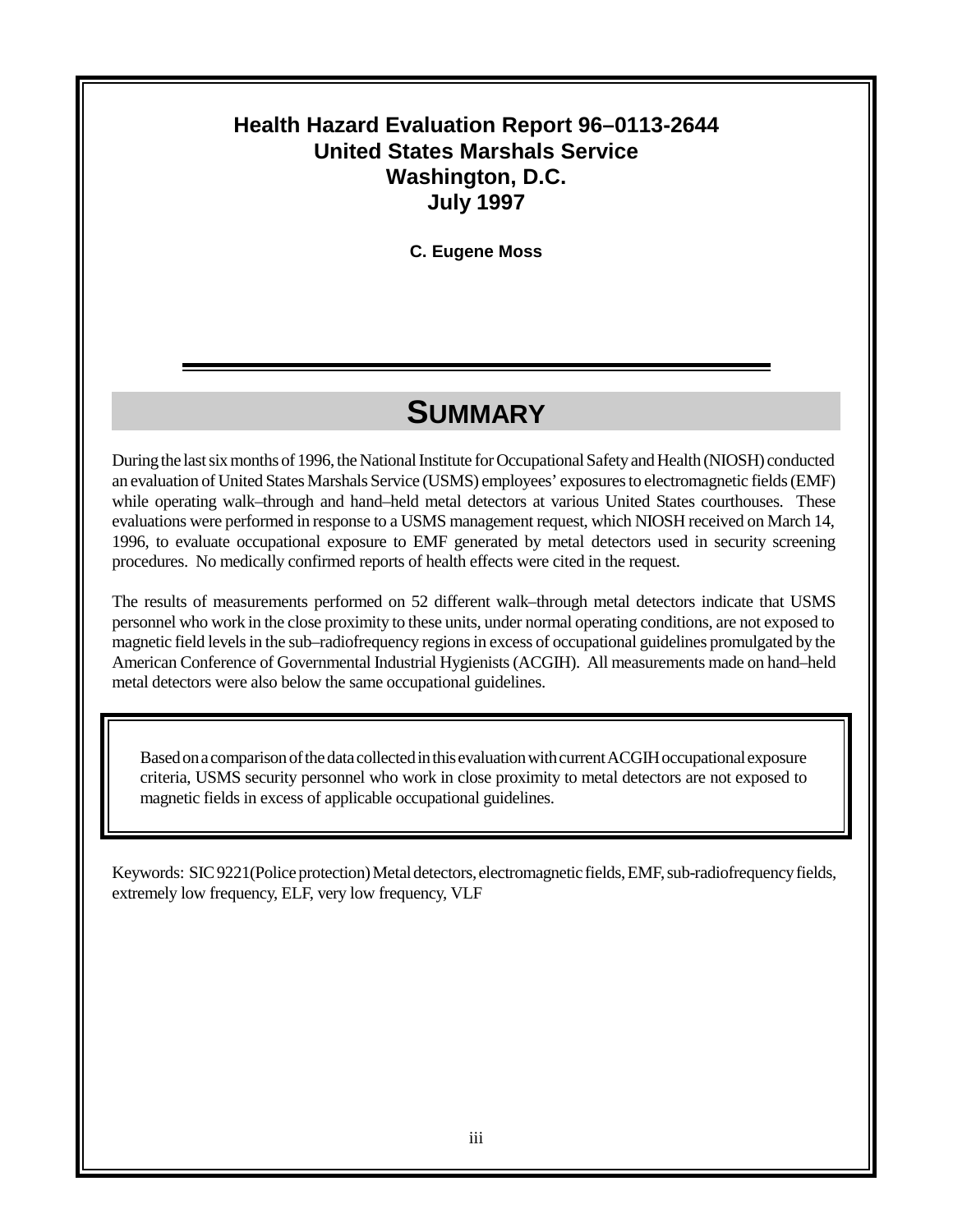# TABLE OF CONTENTS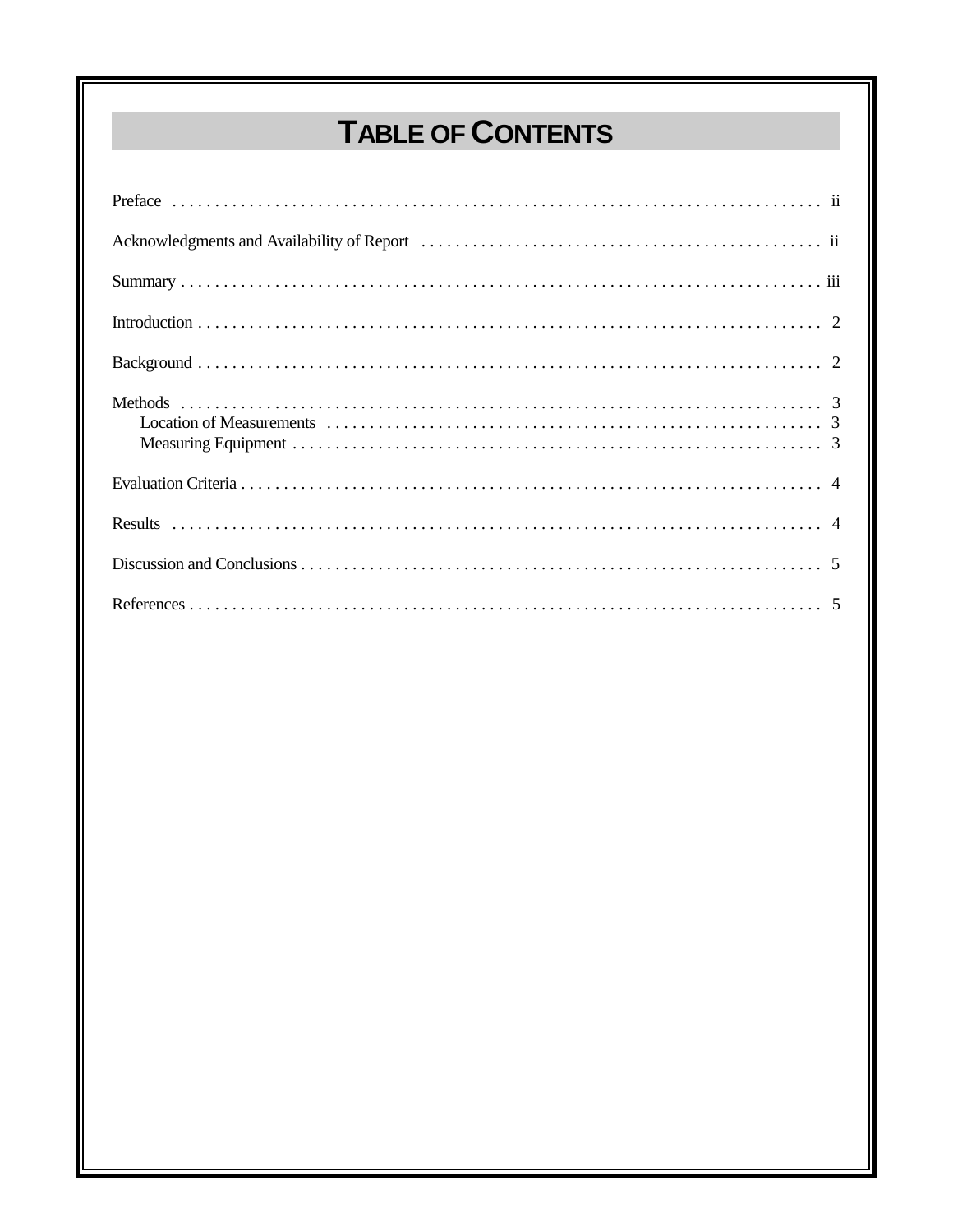### **INTRODUCTION**

On March 14, 1996, the National Institute for Occupational Safety and Health (NIOSH) received a request from the United States Marshals Service (USMS) for a health hazard evaluation (HHE) to evaluate occupational exposure to magnetic fields generated by metal detectors located in various United States courthouses. A total of 52 walk–through style (denoted as arch in this report) and several types of hand–held metal detectors were evaluated in federal courthouses located in 15 states on 17 days over the latter half of 1996. Since USMS personnel were found at all federal courthouses using very similar metal detection equipment, the decision to make measurements at a given courthouse was based primarily on convenience to the NIOSH investigator. Every attempt was made by the NIOSH investigator to choose sites, with the advise of the Safety and Health Office of the USMS, that represented varying levels of security screening activity.

The USMS was created in 1789 with the authority to support the federal courts in matters of judicial, witness, and prisoner security. One element of judicial security provided by the USMS today is checking visitors entering federal courthouses for weapons and explosive devices using metal detectors. This HHE involved determining the potential occupational exposure to electromagnetic fields generated by metal detectors used in United States Courthouses by USMS personnel.

#### **BACKGROUND**

Following a Congressional mandate in 1968 that called for new and improved techniques, systems, and equipment to strengthen law enforcement and criminal justice, the National Institute of Law Enforcement and Criminal Justice (NILECJ) established in 1974 a Law Enforcement Standards Laboratory (LESL) at the National Bureau of Standards. One of the accomplishments of LESL was to develop a law enforcement equipment

standard entitled *NILECJ–STD–0601.00 Walk–Through Metal Detectors for Use in Weapons Detection*. This standard is a technical document that consists of performance requirements and test methods to help manufacturers of law enforcement equipment meet NILECJ requirements. No occupational exposure standards were developed for this document. However, information developed by the Federal Aviation Administration (FAA) was presented that addressed allowable generated magnetic field levels as a function of frequency for equipment used for security purposes.

Metal detection is based on changes in induced electromagnetic signals caused by the presence of metal within a defined detection area. When a coil is excited with alternating current (AC), a primary magnetic flux  $(\Theta_0)$  is produced within the coil and a voltage  $(V_0)$  is developed across the coil. The insertion of a metal object, such as a gun, into the coil causes eddy currents to be induced in the metal object. These eddy currents will generate a secondary magnetic flux  $(\triangle \Theta)$ . These primary and secondary magnetic fluxes combine to form a net flux of  $(\Theta = \Theta_0 + \Delta \Theta)$ . The flow of this net flux produces a voltage change across the coil  $(\Delta V)$ . If one assumes a constant current (I) flows in the coil, then the  $\Delta V$  corresponds to a change in coil impedance of  $\triangle$ V/I. This coil impedance can be electrically amplified and processed, resulting in a detector signal such as an alarm. It is the movement of metal through various coil arrangements (detector system) which creates the impedance change that forms the basis for metal detection.<sup>(1)</sup>

During this evaluation, both old and new model metal detector units were evaluated; however, few of the units evaluated were older than 10 years and most were in good operating conditions. On older models, magnetic fields are produced on only one side (hot) of the arch. Improved newer models produce magnetic fields on both sides of the arch (typically lower fields on both sides).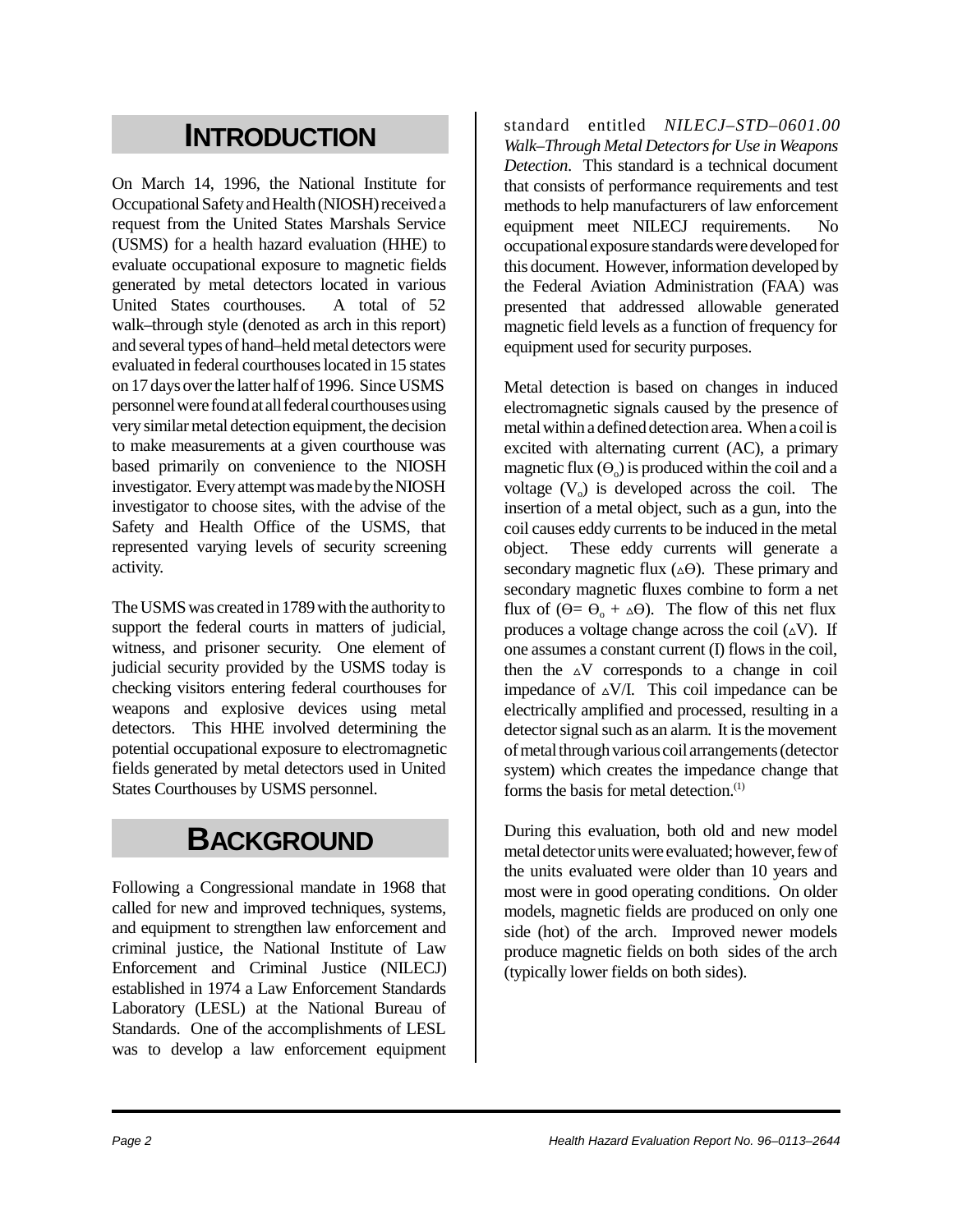### **METHODS**

#### **Location of Measurements**

Measurements of sub-radiofrequency magnetic fields were made inside the arch as well as at specific distances outside and away from the surface of the arch. Inside the arch measurements were made at four vertical sites above the floor designated as head (180 centimeters [cm]), chest (140 cm), waist (110 cm), and knee (50 cm). At each of these vertical sites measurements were made at five equally spaced positions across the horizontal inside width of the arch (typically 76 cm). Measurements across the horizontal inside width of the arch were made at every 19 cm on an imaginary line connecting the middle of the two arch sides.

Outside the arch, measurements were made at a distance of 0 (arch contact), 30 and 61 cm on each of the three outside arch sides 112 cm above the floor to develop magnetic field iso–contour lines for estimating occupational exposure. Unfortunately, walls and equipment at some of the sites prevented measurements from being performed at the 30 and 61 cm locations. In order to determine actual employee exposure, measurements were made at the closest metal detector location where a USMS worker normally stood.

#### **Measuring Equipment**

The following equipment was used to assess the magnetic field exposures:

Selected magnetic field measurements were made with the EMDEX II exposure system, developed by Enertech Consultants, under project sponsorship of the Electric Power Research Institute, Inc. The EMDEX II is a programmable data–acquisition meter which measures the orthogonal vector components of the magnetic field through its internal sensors. Measurements can be

made at various time intervals in the instantaneous read or storage mode. The system was designed to measure, record, and analyze power frequency magnetic fields up to about  $5.6$  gauss  $\{G\}$ (low–read) in the frequency region from 30 to 800 Hertz (Hz). In addition, the system has been modified to read up to 140 G (high–read) over the frequency range from 40 to 3000 Hz. The high–read meter was used exclusively in this evaluation.

• The Multiwave System II waveform capture instrument was used at one location to both confirm EMDEX readings and to measure the real–time static magnetic field (0 Hz) and sub–radiofrequency magnetic fields up to 3000 Hz as an individual walks through a metal detector. This system has a three–axis fluxgate magnetometer probe and is manufactured by Electric Research and Management, Inc of State College, PA. Waveform measurements in three orthogonal directions are digitized and put through a fast Fourier transform (FFT) to obtain frequency spectra, magnitude of the magnetic fields, polarization components and spatial orientation of the fields, and total harmonic distortion.

< A Holiday Industries, Inc. Model HI–3637 three axis VLF magnetic field meter was used to make isotropic measurements of the magnetic field produced by the metal detectors. The magnetic field is measured over the frequency region from 2 to 400 kilohertz and the dynamic range of the meter is 6 milligauss (mG) to 400 G when using special probe adapters.

Measurements made on several metal detectors by NIOSH, using a Hewlett–Packard Model 3561A Digital Signal Analyzer with a special calibrated antenna, documented frequencies up to 50 kHz. The Multiwave system, which has a maximum response of 3 kHz, documented dominant frequencies of 924, 936, and 2783 Hz. Coverage of these frequencies and others up to 3 kHz were accomplished by the use of either the EMDEX or Multiwave system. Coverage of frequencies up to 50 kHz and beyond were accomplished by using the Holiday HI–3637 VLF probe.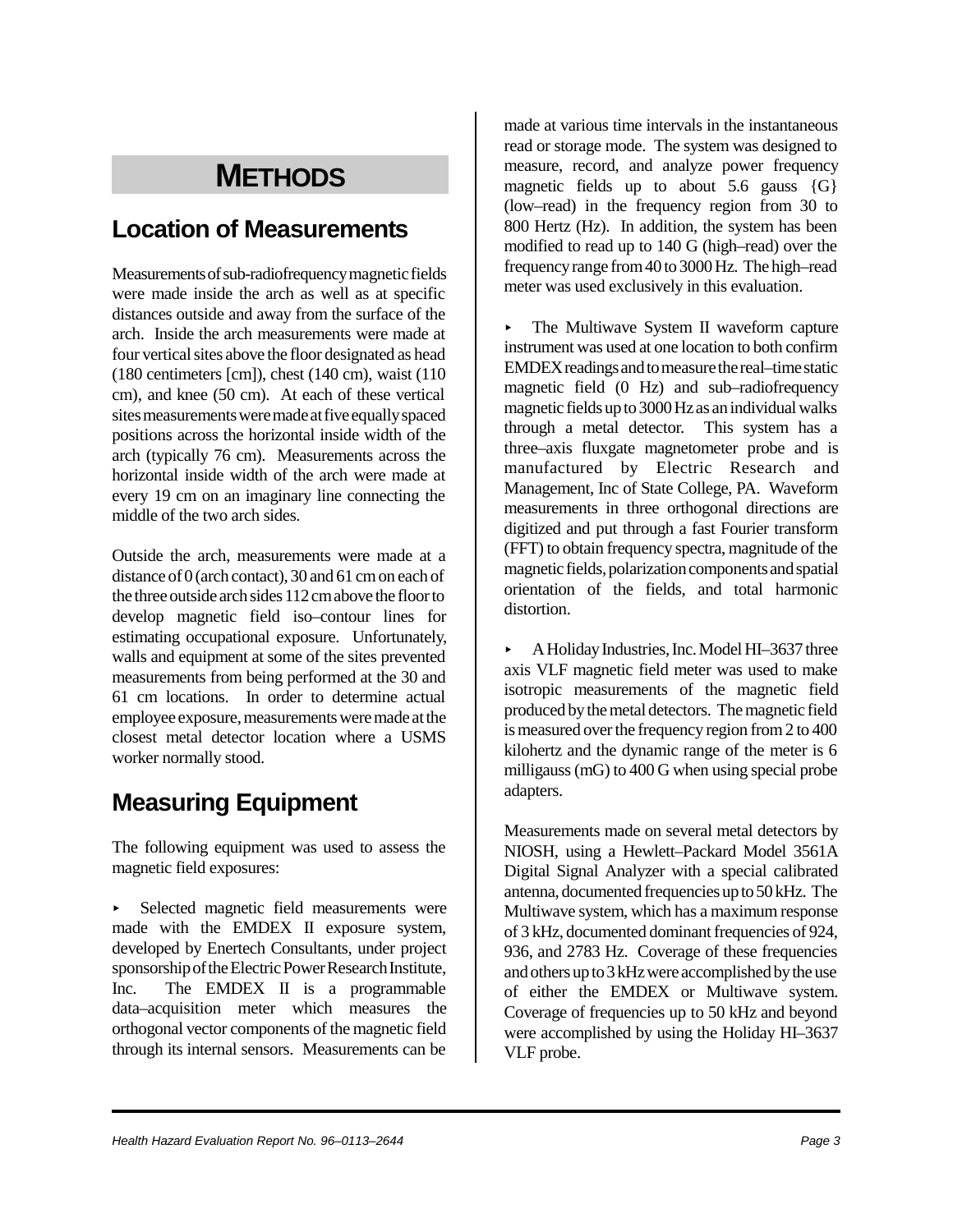All equipment used to document exposure to magnetic fields had been calibrated within the past six months by either NIOSH or their respective manufacturer.

#### **EVALUATION CRITERIA**

At the present time, there are no OSHA or NIOSH exposure criteria for sub–radiofrequency (RF) fields. ACGIH has published Threshold Limit Values (TLVs) for sub–radiofrequency electric (E–fields) and magnetic [B–fields] fields  $(30 \text{ kHz}$  and below).<sup>(2)</sup> The TLV for sub–radiofrequency magnetic fields  $(B_{TUV})$  states occupational exposure from 1 to 300 Hz should not exceed the ceiling value given by the equation:

#### $B_{TUV}$  (in mT) = 60/f

where f is the frequency in hertz and mT is the magnetic flux density in millitesla. One mT equals 10 Gauss. For frequencies in the range of 300 to 30,000 Hz, occupational exposures should not exceed the ceiling value of 0.2 mT (2 G). These ceiling values for frequencies of 300 to 30,000 Hz are intended for both partial– and whole–body exposures. For frequencies below 300 Hz, the TLV for exposure of the extremities can be increased by a factor of 5. This extremity factor means that workers can receive exposure of 50 G to the arms and legs for the 60 Hz power line frequency.

Conversely, the sub–radiofrequency electric field  $TLV$  ( $E_{\text{TV}}$ ) states occupational exposures should not exceed a field strength of 25 kilovolt per meter  $(kV/m)$  from 0 to 100 Hz. For frequencies in the range of 100 Hz to 4 kHz, the ceiling value is given by:

$$
E_{\rm TLV}~(in~V/m)~=~2.5~x~10^6/f
$$

where f is the frequency in hertz. A value of 625 V/m is the ceiling value for frequencies from 4 kHz to 30 kHz. These ceiling values for frequencies of 0 to 30 kHz are intended for both partial– and whole–body exposures. This means, for example, at the power line frequency of 60 Hz, the E–field intensity TLV is 25,000 V/m and the magnetic flux density TLV is 1 mT or 10,000 mG.

The basis of the sub–radiofrequency E–field TLV is to minimize occupational hazards arising from spark discharge and contact current situations. The B–field TLV addresses induction of magnetophosphenes in the visual system and production of induced currents in the body. Prevention of cancer is not a basis for either of these TLVs because exposure to sub–radiofrequency electric and magnetic fields has not been conclusively linked to cancer.

### **RESULTS**

This evaluation estimated occupational EMF levels to USMS personnel working with metal detector units by recording magnetic fields emitted from different manufacturer's units. Company names appearing on metal detector units at the time of evaluation were Federal Laboratory Inc., Metorex, Sentrie, EG&G Astrophysics Research Corporation, and Outokompo. Data from all the above names have been combined without regard to model differences and only maximum magnetic field ranges by metal detector manufacturer are presented. None of the 52 units measured, regardless of their manufacturer, exceeded the ACGIH exposure limits. Preliminary measurements made on metal detectors suggested that the electric field levels were considerably below the TLV and therefore were not further evaluated.

Table 1 shows the range of measured magnetic fields at different inside arch locations from all metal detectors by manufacturer code. Figure 1 shows that ELF magnetic field levels (40 to 3000 Hz) are higher inside the arch than are VLF magnetic field levels (2 to 400 kHz). The highest range of ELF magnetic field measurements were found at the head location, while the lowest were seen at the floor level. There was not much difference in ELF magnetic field levels at the chest, waist, or knee locations. While the VLF magnetic field levels are lower, they appear to be fairly uniform at all inside arch locations.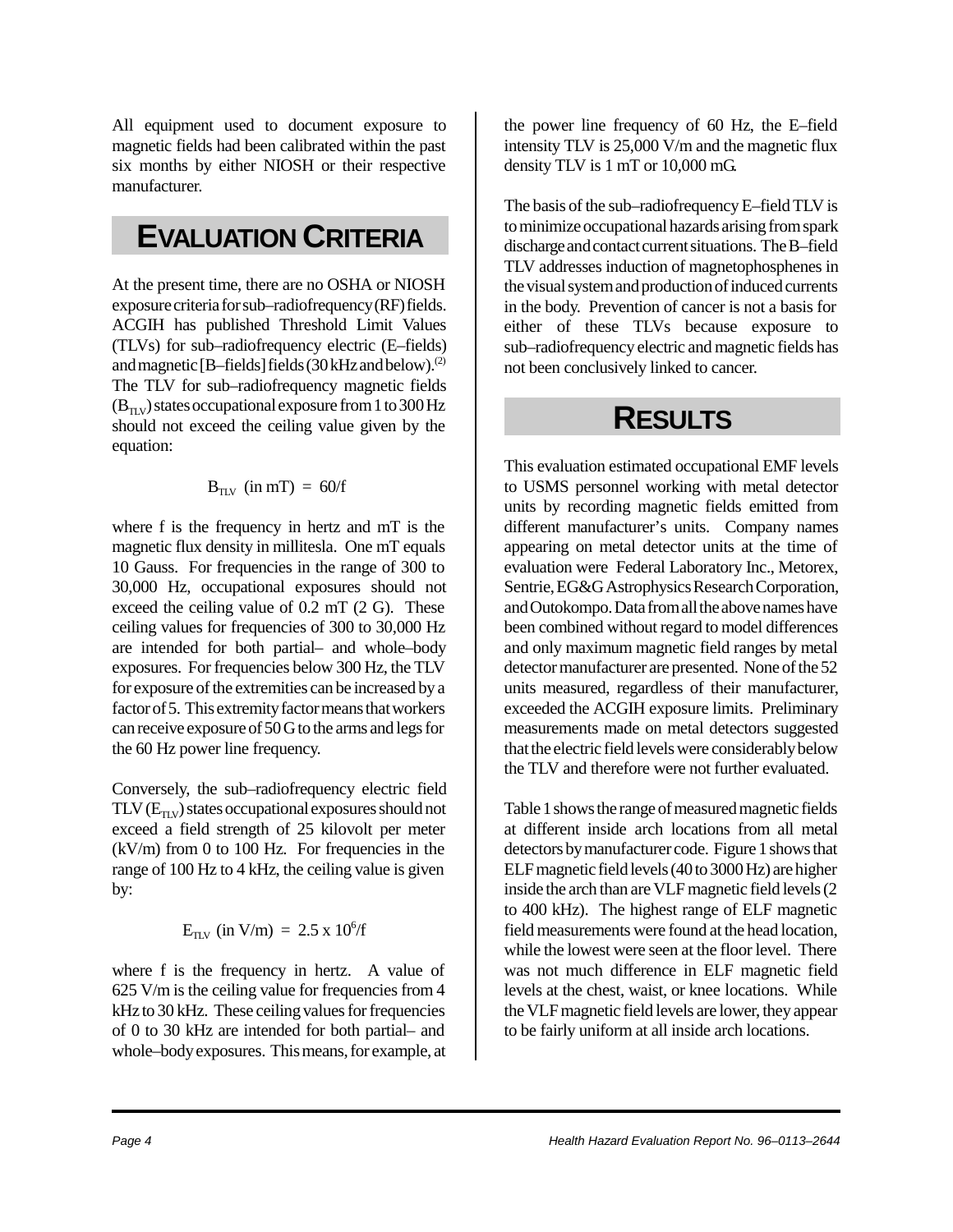Measurements taken with the Multiwave system while passing through the arch of units which produced magnetic fields on both sides gave maximum field levels of 19.9 and 38.2 mG, respectively. However, these levels were recorded for less than a second since the individual did not stop in the arch. Rapidly passing through the system also affected the frequency distribution and gave smaller dominant values. Results from the Multiwave system at the location of the worker confirmed minimal exposures (i.e. background) to magnetic fields from metal detector units when located at distances greater than 61 cm from the unit.

Table 2 shows the range of measured magnetic fields outside the arch at different distances. Figure 2 shows that the ELF magnetic field levels are higher than the VLF fields. Moreover, the highest levels for both fields are at contact with the metal detector unit, with field strength quickly dropping at distances further from the unit. For example, if USMS workers were located beyond 61 cm from the units, the range of both ELF and VLF would be below 33 and 12 mG, respectively. Almost all USMS personnel seen in the evaluation were located at least 61 cm away from the metal detectors during the course of their work day.

Based on Multiwave analysis on several different metal detectors, there are no magnetic field levels exceeding the TLV of 2000 mG for frequencies greater than 300 Hz.

### **DISCUSSION AND CONCLUSIONS**

Based on the data collected in this evaluation, USMS security personnel who work with metal detectors are not exposed to magnetic fields in excess of applicable occupational guidelines.

The NIOSH investigator found no publications or reports documenting occupational EMF levels associated with metal detector units. However, a few reports did exist that addressed potential biological

effects associated with individuals having pacemakers who use walk–through metal detectors. The general conclusion from these limited reports are that since a person with a pacemaker passes through the metal detector for only a fraction of a cycle, then only one heart beat would be affected. Such a limited exposure time would not be a major concern. In 1972, a medical evaluation was performed on 53 patients with permanently implanted pacemakers.  $(3-5)$ The results of that testing found no inhibition of pacemaker response.

There were several situations where workers were in close proximity to metal detectors, i.e. at distances less than 30 cm. When that situation occurred, exposure levels could increase to 70 to 80 mG. This situation is easily remedied by moving the worker further from the side of the unit.

At several locations, metal detectors were close to elevators. These elevators can, under some conditions, create impedance changes resulting in an audible sound indicating metal detection. This false positive response could impact security, especially in crowded areas.

#### **REFERENCES**

1. Burke HE [1986]. Handbook of Magnetic Phenomena. Van Nostrand Reinhold Co., New York, N.Y.

2. ACGIH [1996]. 1996 threshold limit values for chemical substances and physical agents and biological exposure indices. Cincinnati, OH: American Conference of Governmental Industrial Hygienists.

3. Smyth N P, et al. [1974]. The pacemaker patient and the electromagnetic environment. JAMA 222  $(5):89.$ 

4. Hood OC, et al. [1972]. Anti–hijacking efforts and cardiac pacemakers–report of a clinical study. Aerospace Medicine 43(3):314–322.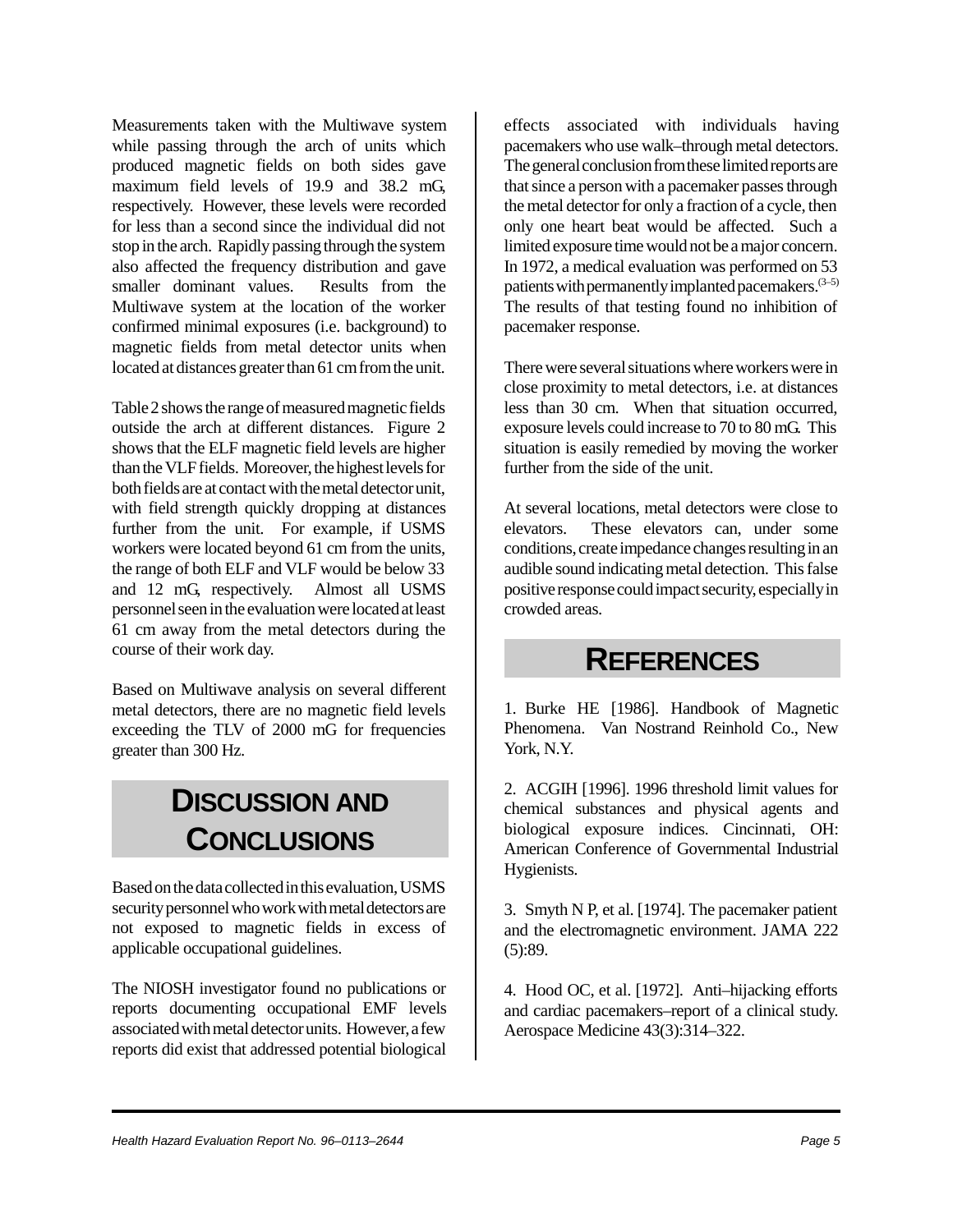5. Smyth N P, et al. [1972]. Effect of an active magnetometer on permanently implanted pacemarkers. JAMA 221(2):162–166.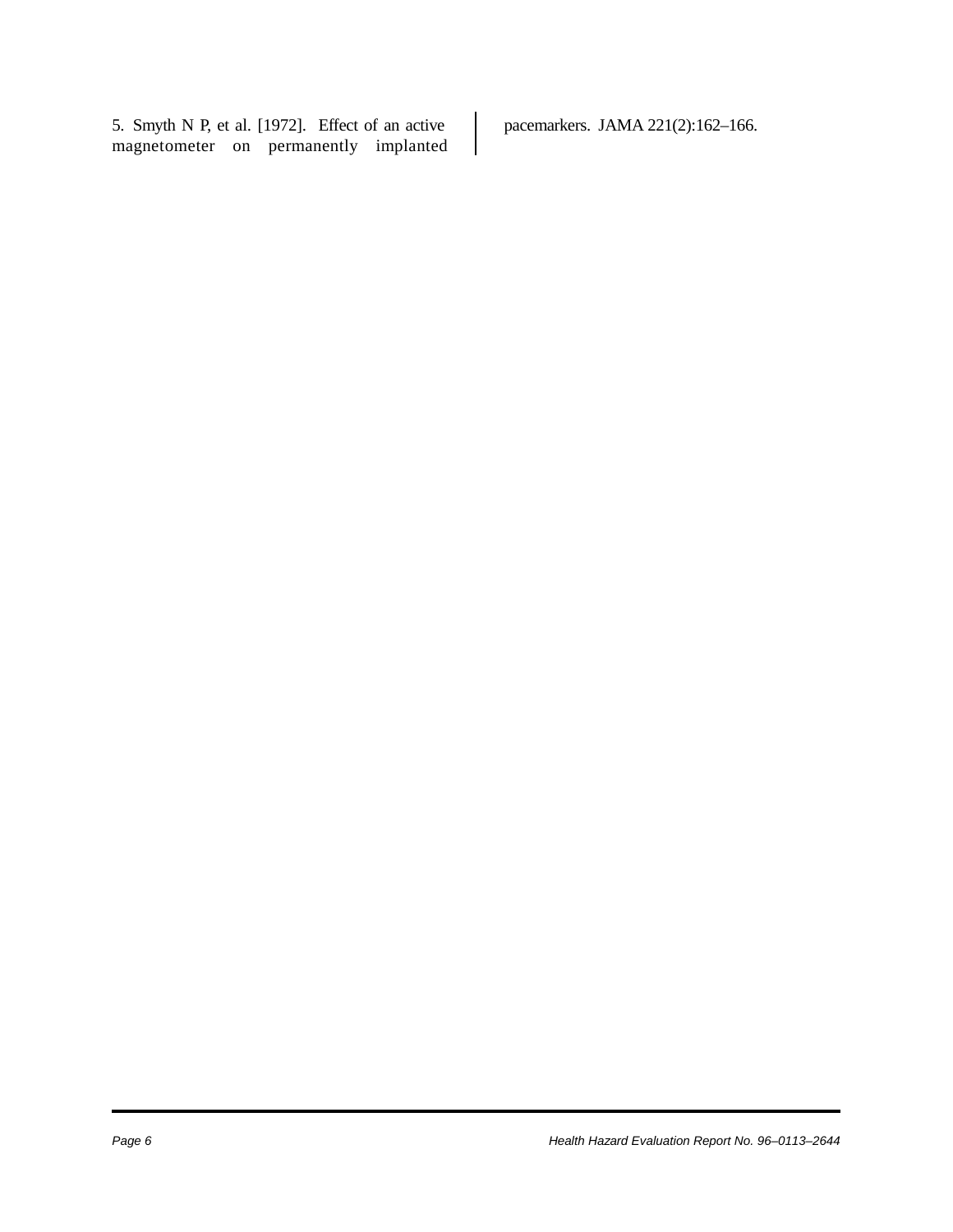| <b>Table 1</b><br>Range of Magnetic Field Strength Levels (in mG) at Different Inside Arch Locations by Manufacturer<br><b>United States Marshals Service</b><br>Washington, D.C.<br><b>HETA 96-0113</b> |                   |             |            |              |            |              |            |             |            |              |            |  |
|----------------------------------------------------------------------------------------------------------------------------------------------------------------------------------------------------------|-------------------|-------------|------------|--------------|------------|--------------|------------|-------------|------------|--------------|------------|--|
| <b>MFGS</b>                                                                                                                                                                                              | #<br><b>Units</b> | <b>Head</b> |            | <b>Chest</b> |            | <b>Waist</b> |            | <b>Knee</b> |            | <b>Floor</b> |            |  |
|                                                                                                                                                                                                          |                   | <b>ELF</b>  | <b>VLF</b> | <b>ELF</b>   | <b>VLF</b> | <b>ELF</b>   | <b>VLF</b> | <b>ELF</b>  | <b>VLF</b> | <b>ELF</b>   | <b>VLF</b> |  |
| A                                                                                                                                                                                                        | 9                 | $7 - 2736$  | $0 - 200$  | $12 - 1776$  | $0 - 180$  | $12 - 1850$  | $0 - 180$  | $12 - 1850$ | $0 - 180$  | $1 - 484$    | $0 - 70$   |  |
| B                                                                                                                                                                                                        | 18                | $41 - 1550$ | $10 - 200$ | $30 - 640$   | $5 - 80$   | $33 - 470$   | $10 - 100$ | $32 - 544$  | $10 - 80$  | $36 - 1310$  | $10 - 250$ |  |
| $\mathbf C$                                                                                                                                                                                              | $\overline{2}$    | $4 - 950$   | $0 - 180$  | $4 - 944$    | $0 - 140$  | $4 - 1084$   | $0 - 190$  | $4 - 841$   | $0 - 140$  | $4 - 588$    | $0 - 140$  |  |
| D                                                                                                                                                                                                        | 16                | $0 - 1352$  | $0 - 410$  | $0 - 1260$   | $0 - 410$  | $0 - 1100$   | $0 - 410$  | $0 - 784$   | $0 - 400$  | $0 - 900$    | $0 - 600$  |  |
| ${\bf E}$                                                                                                                                                                                                | 7                 | $8 - 2100$  | $0 - 180$  | $10 - 1800$  | $0 - 180$  | $9 - 1780$   | $0 - 180$  | $10 - 1420$ | $0 - 180$  | $9 - 432$    | $0 - 120$  |  |
| Total                                                                                                                                                                                                    | 52                | $0 - 2736$  | $0 - 410$  | $0 - 1800$   | $0 - 410$  | $0 - 1850$   | $0 - 410$  | $0 - 1850$  | $0 - 400$  | $0 - 1310$   | $0 - 600$  |  |

ACGIH Exposure Guidelines

for EMF frequencies 300 to 30,000 Hz =  $0.2$  mT =  $2,000$  mG for EMF frequencies <300 Hz (assuming  $60$  Hz) = 1.0 mT = 10,000 mG

- MFGS <sup>=</sup> metal detector manufacturers (coded)
- $ELF =$  extremely low frequency
- $VLF = very low frequency$
- mG <sup>=</sup> milligauss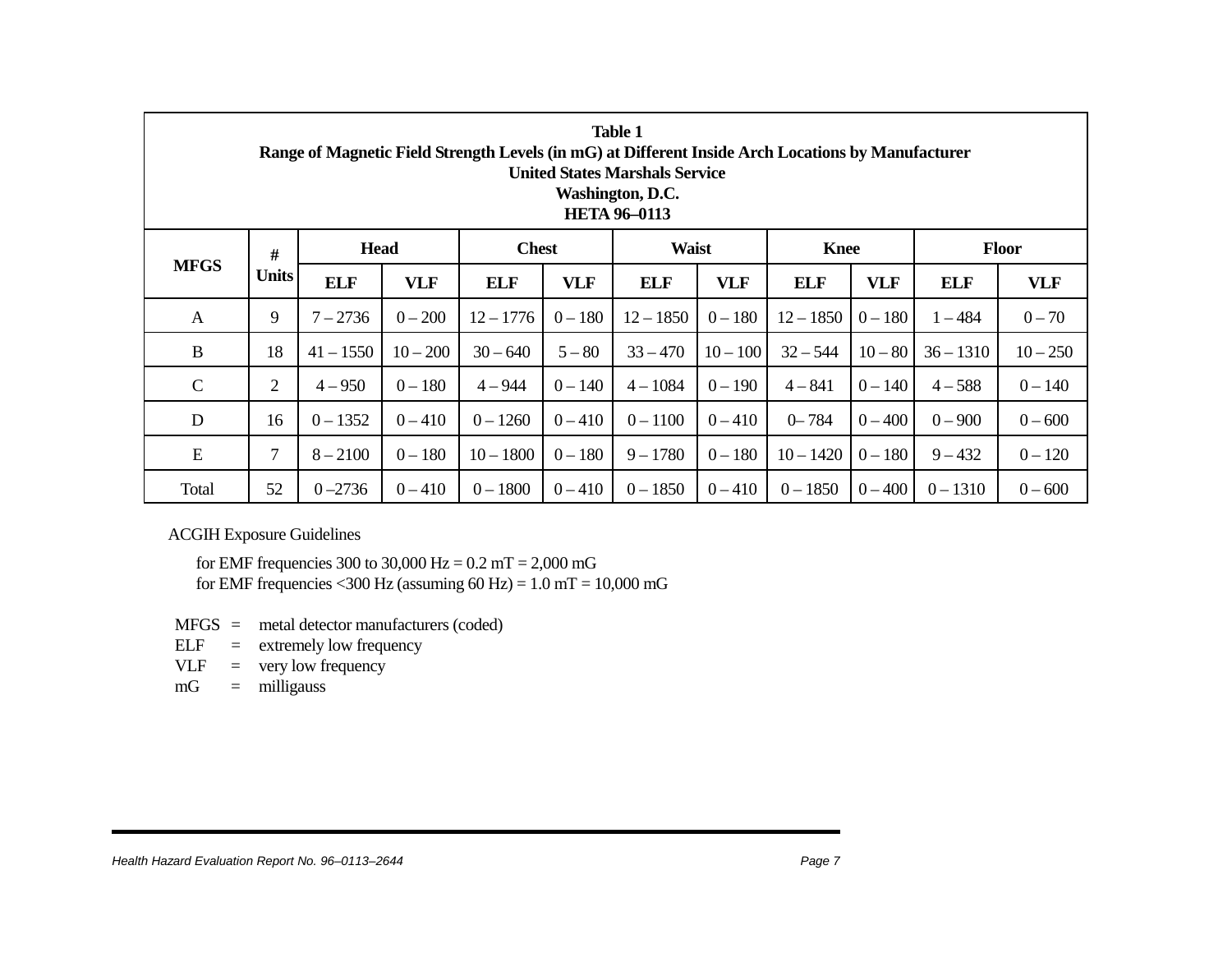| Table 2<br>Range of Magnetic Field Strength Levels (in mG) at Various Distances from Unit by Manufacturer<br><b>United States Marshals Service</b><br>Washington, D.C.<br><b>HETA 96-0113</b> |                      |            |                |           |            |          |                  |  |  |  |
|-----------------------------------------------------------------------------------------------------------------------------------------------------------------------------------------------|----------------------|------------|----------------|-----------|------------|----------|------------------|--|--|--|
| <b>MFGS</b>                                                                                                                                                                                   | $\#$<br><b>Units</b> |            | <b>Contact</b> | 30 cm     |            | 61 cm    |                  |  |  |  |
|                                                                                                                                                                                               |                      | ELF        | VLF            | ELF       | <b>VLF</b> | ELF      | <b>VLF</b>       |  |  |  |
| $\mathsf{A}$                                                                                                                                                                                  | 9                    | $7 - 1264$ | $1 - 1200$     | $4 - 140$ | $0 - 107$  | $0 - 33$ | $0 - 12$         |  |  |  |
| B                                                                                                                                                                                             | 18                   | $7 - 1690$ | $5 - 70$       | $2 - 64$  | $2 - 14$   | $1 - 25$ | $1 - 4$          |  |  |  |
| $\mathcal{C}$                                                                                                                                                                                 | $\overline{2}$       | $2 - 1800$ | $0 - 220$      | $1 - 58$  | $0 - 10$   | $1 - 10$ | $\boldsymbol{0}$ |  |  |  |
| D                                                                                                                                                                                             | 16                   | $0 - 2440$ | $0 - 350$      | $0 - 115$ | $0 - 40$   | $0 - 15$ | $0 - 10$         |  |  |  |
| E                                                                                                                                                                                             | 7                    | $0 - 1100$ | $0 - 270$      | $4 - 107$ | $0 - 20$   | $0 - 33$ | $0 - 10$         |  |  |  |
| Total                                                                                                                                                                                         | 52                   | $0 - 2440$ | $0 - 1200$     | $0 - 140$ | $0 - 107$  | $0 - 33$ | $0 - 12$         |  |  |  |

ACGIH Exposure Guidelines

for EMF frequencies 300 to 30,000 Hz =  $0.2$  mT =  $2,000$  mG for EMF frequencies <300 Hz (assuming  $60$  Hz) = 1.0 mT = 10,000 mG

MFGS <sup>=</sup> metal detector manufacturers (coded)

- $ELF =$  extremely low frequency
- $VLF = very low frequency$
- $mG =$  milligauss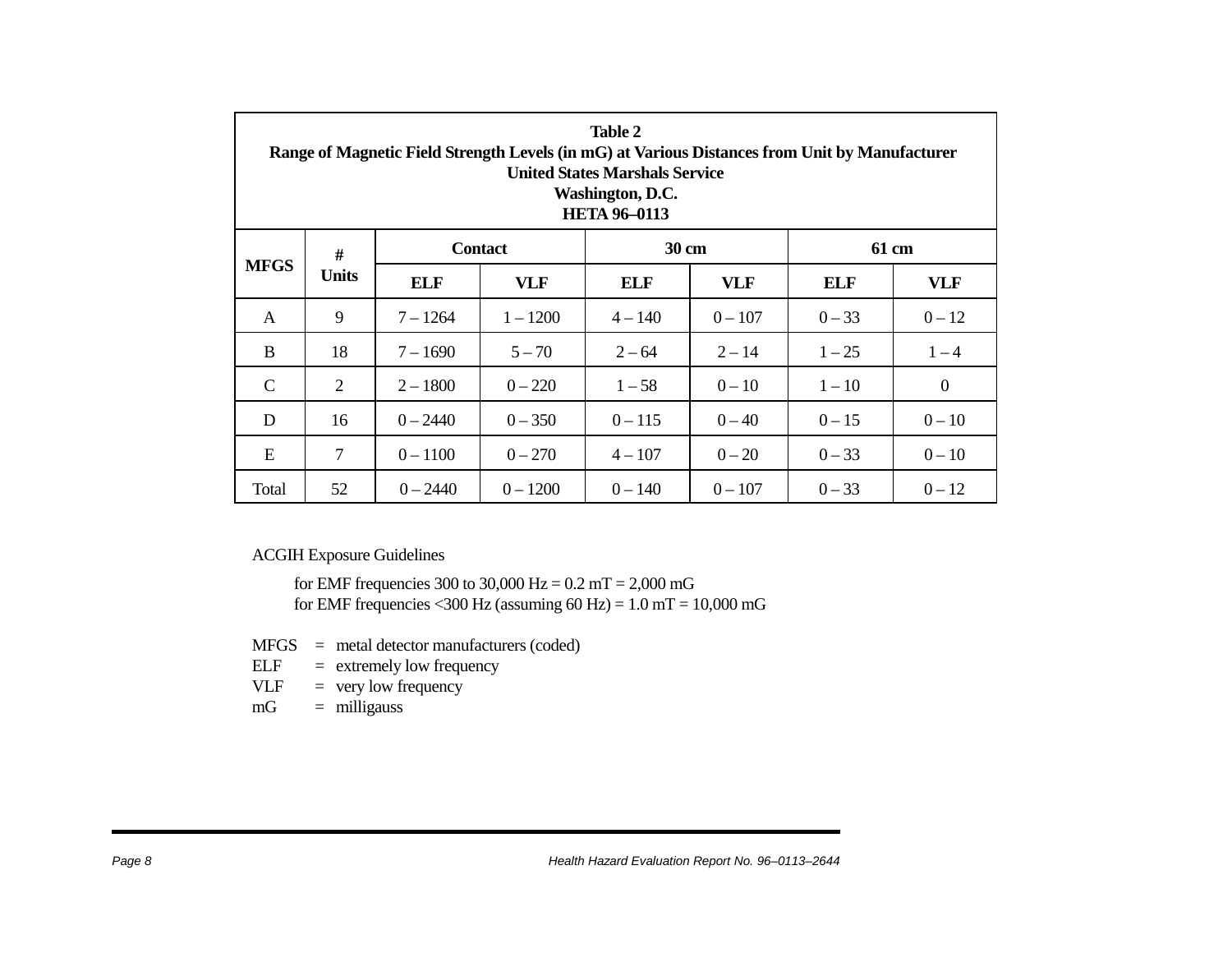

**Figure 1**. **Range of magnetic fields from all units at inside arch locations**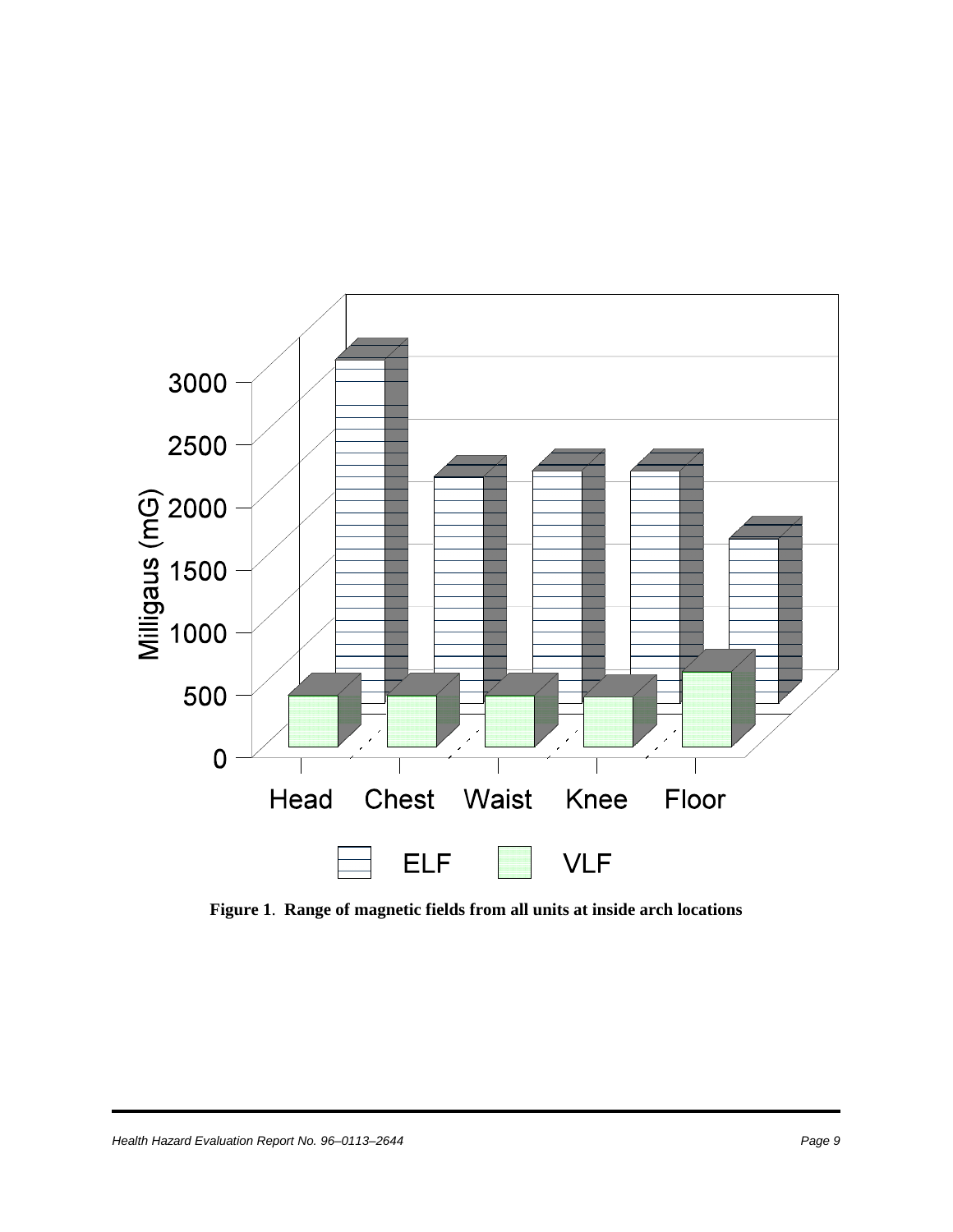

**Figure 2**. **Range of magnetic fields from all units at various distances**